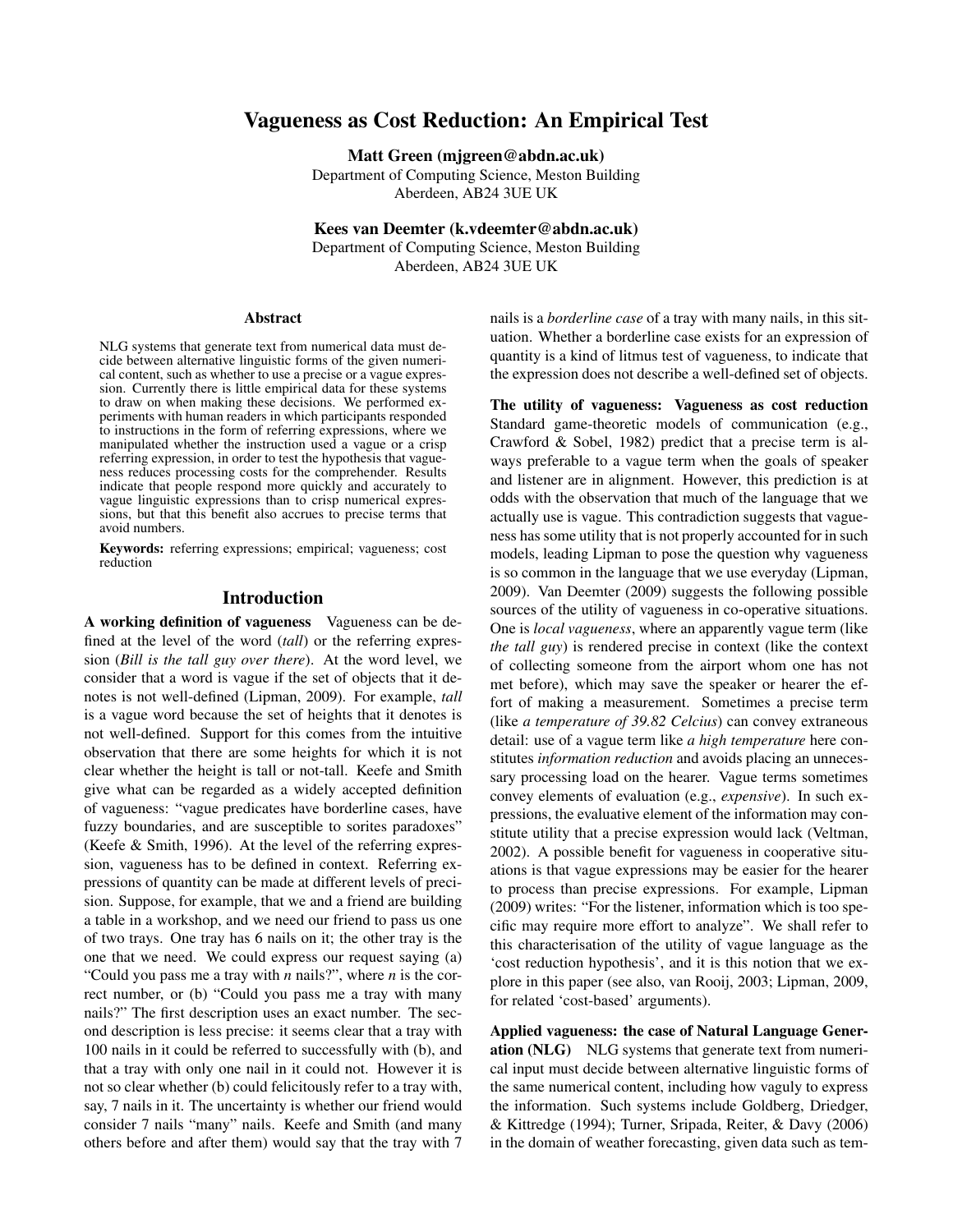perature and wind speed; Hripcsak, Elhadad, Chen, Zhou, & Morrison (2009); Portet et al. (2009) in the domain of medical decision support, given numerical data such as oxygen saturation, heart rhythm, etc. Currently there is little empirical data to support NLG decisions about vagueness.

Related empirical work on vagueness Peters et al. (2009) carried out a series of studies where participants were required to rate hospitals based on various sources of information about quality of care. The format of the information was manipulated within subjects: either numbers only were presented, or numbers and evaluative categories (e.g., *poor*, *fair*, *good*, *excellent*, with visual boundary lines between the categories). Certainly, terms like *fair* admit the possibility of borderline cases. However, when the visual boundary lines are taken into account, which map the terms to exact ranges, it becomes immediately doubtful whether any borderline cases could be conceived to arise in fact. For example *fair* is mapped to  $60 - 70\%$ : a crisp range.

Bisantz, Marsiglio, & Munch (2005) investigated the effects of different representations of probabilistic information. The task was a simulated stock purchase carried out online over three days. Participants made bets on stock that was either profitable or unprofitable, basing their decisions on continuously updated information that they were supplied with about the probability that a stock would be profitable. They manipulated display format and specificity level. An example of their *linguistic expression* display format condition is *fairly unlikely*. This condition is successfully vague in the sense of admitting borderline cases, but Bisantz et al. found no effect of this vagueness.

Mishra, Mishra, & Shiv (2011) manipulated the presentation format of information about quantities. They compared information presented as a range with information presented as a single value at the midpoint of the range (e.g., *between* 0.5 *and* 1.5*g of cocoa* versus 1*g of cocoa*). Information presented as a range of values was considered to be vague information. We note that information presented as an exact range of values does not conform with the definition of vagueness that we use here borrowed from Keefe and Smith (1996), since an exact range does not have the potential to admit borderline cases. We would prefer to call the difference between a range and a single midpoint value a difference of *granularity* or of *specificity*.

#### **Experiments**

We used a forced choice paradigm to elicit response times and error rates in a task where participants were issued an instruction in the form of a referring expression to select a target object from among distractors. Objects were squares on screen, containing varying numbers of dots arranged in a pattern that was randomised per-trial. Responses were made via the keyboard, and button-press latency and response accuracy were our dependent variables. Participants were students and staff members at the University of Aberdeen, aged between 18 and 40: there were 25 participants in experiment 1; 20 in experiment 2; and 30 in experiment 3.

#### Experiment One

Introduction We hypothesised that participants would respond more quickly, and make fewer errors, in the vague conditions than the precise conditions. This is in line with the hypothesis that vagueness reduces costs for the comprehender.

Method This pilot experiment used small numbers of dots (fewer than 10 in each of two squares). Pairs of numbers were  $\{2,4\}, \{2,6\}, \{3,5\}, \{5,9\}, \{6,8\}, \{7,3\}, \{7,9\}, \{8,4\};$  presented equally often in each left-to-right order. An example stimulus is Figure 1. Per-trial instructions used a referring expression to indicate one of the squares with reference to the number of dots it contained, varying whether the instruction used a crisp or a vague expression of quantity. An example of a vague instruction is *Choose the square with many dots*. An example of a crisp instruction is *Choose the square with seven dots*. We wrote each number out in full (seven) rather than as a numeral (7) because the number words involved did not differ much in length, and therefore their length would not contribute much variance to the response measures. At the start of the experiment, participants were asked to respond quickly while avoiding errors. The apparatus, for all our experiments, was a MacBook Pro laptop with a 13 inch screen. The stimuli were presented using GNU Octave (Eaton, 2002) and the Psychophysics Toolbox extensions (Brainard, 1997).



Figure 1: Stimulus, experiment 1

Results Response time data were preprocessed to remove outliers and erroneous responses. One trial (0.06% of the data) was removed because of a programming error that yielded a negative response time. Three trials (0.18% of the remaining data) were removed because response times were greater than our upper limit of 10,000 ms. No response was less than 250 ms. 40 trials (2.5% of the remaining data) were removed due to incorrect responses. For the analysis of error rates, no trials were discarded. One participant was removed due to not having data in all subconditions. All told, 6.9% of the trials were removed for the analysis of response times. There is evidence to suggest that the numerosity of very small numbers is recognized by a different cognitive mechanism than the numerosity of larger numbers, and that very small numbers are recognized extremely quickly without the need for enumeration (see for example Trick & Pylyshyn, 1994). That research uses the term "subitizable" to indicate that a number is recognized in this way, and we adopt the same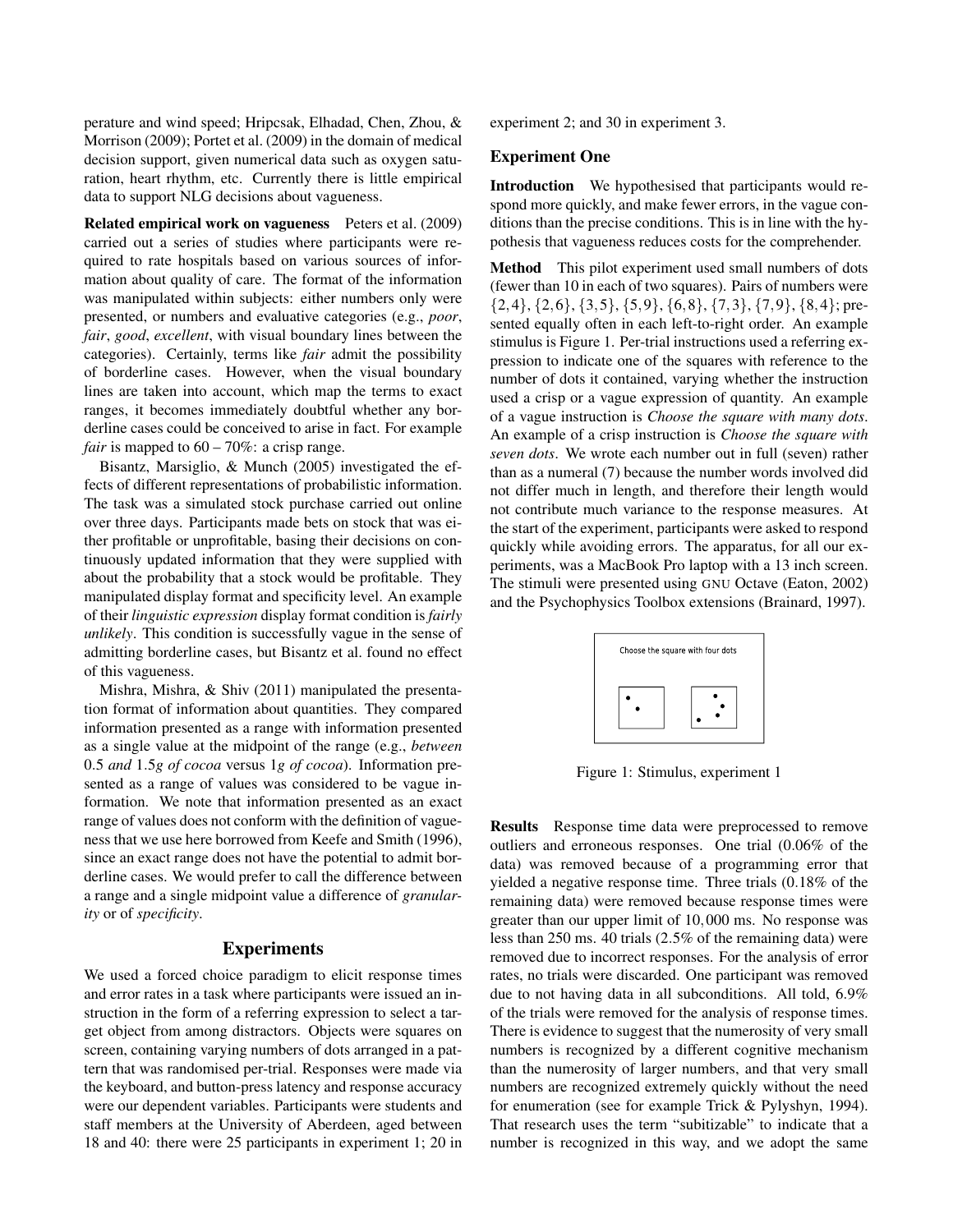nomenclature. Under this scheme, our numbers 1,2,3, and 4 are subitizable, and our numbers 5,6,7,8 and 9 are not subitizable. Results were different depending on whether either of the squares contained a subitizable number of dots. The threeway interaction between subitizability, quantity, and vagueness was reliable  $(F_{(1,23)} = 6.65, p < .05)$ . When one square did contain a subitizable number of dots, the task was accomplished faster, and more accurately, when the instruction used a precise quantifier than when it used a vague quantifier (see Figure 2). When both numbers of dots were above the subitizable range, participants were reliably faster to respond to vague quantifiers (e.g., *many dots*) than precise quantifiers (e.g., *nine dots*), but only when the instruction identified the larger of the two numbers.



Figure 2: Results, experiment 1

Discussion We were unable to reject the null hypothesis that there was no difference between response times and error rates for the vague and precise instructions. Given the different patterns of results according to whether the stimulus included a subitizable number of dots or not, the null effect seems likely to be due to opposite patterns cancelling each other out. Because stimuli with a subitizable number of dots appear to represent a special case due to the specialised cognitive routines that identify these numerosities, we decided to investigate only non-subitizable numbers in the subsequent experiments.

#### Experiment Two

Introduction We hypothesised that vague instructions would attract faster response times and fewer errors than the crisp instructions. This is in line with the cost reduction hypothesis.

Method The second experiment used larger numbers of dots and two squares in a similar experiment to the pilot experiment. Pairs of numbers were: {5, 25} {10, 25} {15, 25} {20, 25} {30, 25} {35, 25} {40, 25}, and the same pairs in the other left-to-right-order. All these numbers were above the subitizable range. Per-trial instructions used a referring expression to indicate one of the two squares with reference to the number of dots it contained. An example of a vague instruction is *Choose the square with few dots*. An example of a crisp instruction is *Choose the square with* 45 *dots*. We wrote each number as a numeral (45) rather than in full (fortyfive) in this experiment, because the numbers involved were larger than in the previous experiment, and we did not want participants responses to be slowed by longer reading times for the instructions that had longer words for the number. At the start of the experiment, participants were asked to respond quickly while avoiding errors. Experiment two attempted to get a cleaner index of decision time than the pilot experiment, by separating off the time taken to read the instruction from the time taken to choose a square. Participants were required to press a key after reading the instruction, after which a central fixation point was displayed for one second, followed by the stimulus. See Fig (3) for an example instruction and stimulus. RT comprised only the latency between the presentation of the stimuli, and the keypress identifying the decision.



Figure 3: Stimulus, experiment 2. Left panel shows instruction screen, right panel shows stimulus screen

Results We decided not to impose an upper limit on response times in this experiment because the numbers of dots involved were much larger than in experiment one, and we wanted to allow for the possibility that participants might take a long time to count them. No response was less than 250 ms. Response times for trials with erroneous responses were discarded, leading to the loss of 354 trials from 5120, representing 6.9% of the trials. The results indicated that vague quantifiers reliably attracted faster accurate response times and fewer errors than did the crisp quantifiers, for all the combinations of numbers that we used. Figure (4) shows mean response times and error rates, separated out across the levels of numerical distance between the squares in the stimuli. The vagueness advantage in this experiment was large, and very reliable. For response times, the main effect of vagueness was a 316 ms advantage in the vague conditions (mean crisp: 1246 ms; mean vague: 930 ms,  $F_{(1,19)} = 12.1, p < .01$  in a repeated measures ANOVA). Mean error rates more than halved in the vague conditions (mean crisp error rate = 9.3%; mean vague error rate =  $4.5\%$ ; Wald  $z = 2.3$ ,  $p < .05$  in a generalized linear mixed model as recommended by Jaeger, 2008). Vagueness brought diminishing returns as the gap size grew larger, until at the largest gap size, it conferred no advantage relative to crisp equivalents (see Fig. 4).

Discussion We were able to reject our null hypothesis that there would be no difference between responses to the vague and crisp instructions: we found evidence for faster responses, and fewer errors in the vague conditions. We in-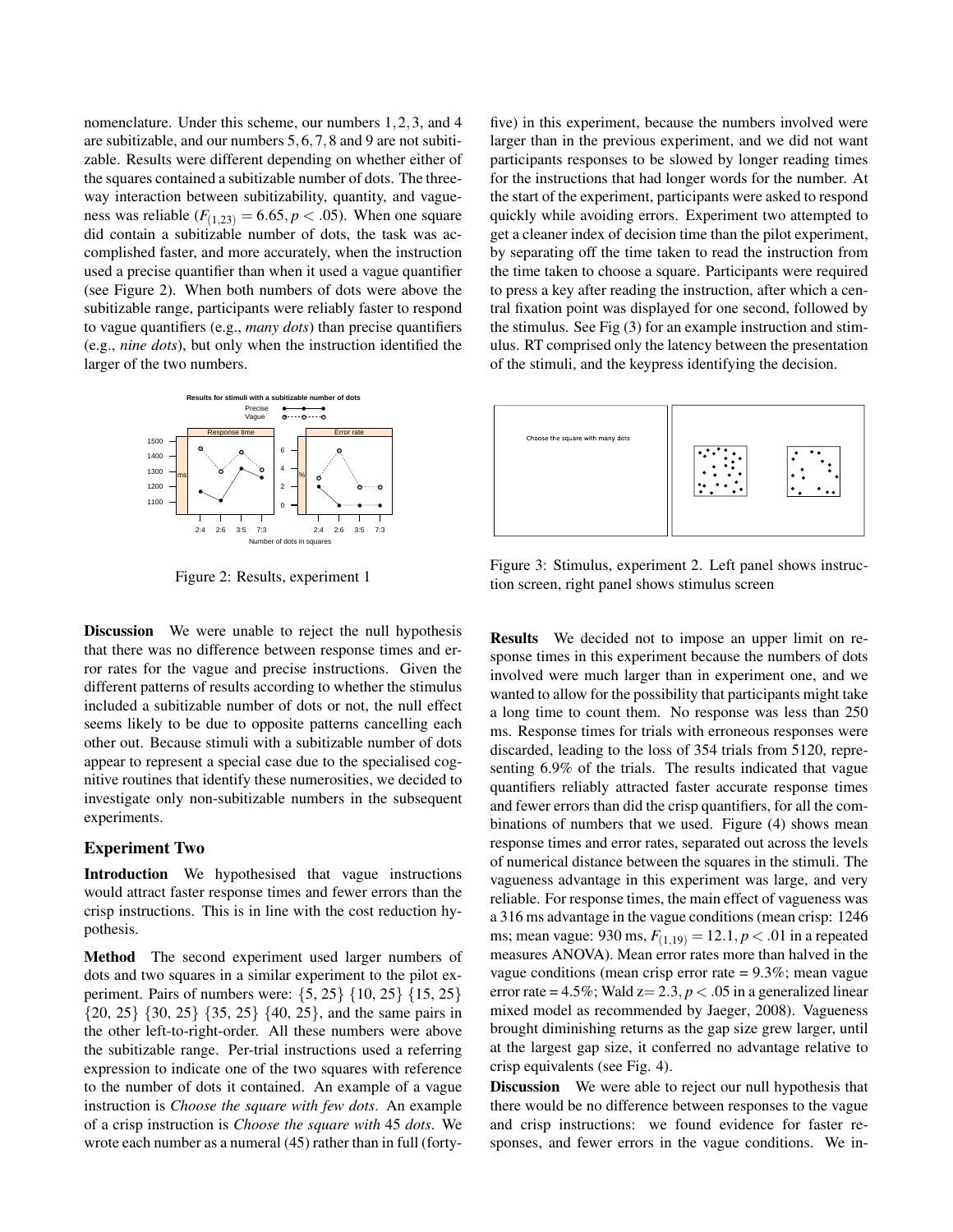

Figure 4: Results, experiment 2

terpret this difference as an advantage for vagueness.

## Experiment Three

Introduction Experiments one and two did not have borderline cases in the stimuli. The vague conditions using *few* and *many* had the *potential* for vagueness: but it could be argued that this potential was not realised because there were only two squares and therefore each vague instruction uniquely identified a particular square, and ruled out the other. Therefore it could be argued that the processing advantages that we observed in experiments one and two cannot have been due to vagueness because there were no borderline cases.

Experiments one and two did not isolate vagueness from a possible confound. The vague instructions used the words *few* and *many*. While these are vague, they also refer without using a number. In contrast, the precise instructions used e.g., *five*, *20*. While these are precise, they also refer using a number. Therefore our vagueness advantage could be an advantage for not using a number in the referring expression instead.

Experiment three set out to remedy these shortcomings: we made sure that there were borderline cases of the vague instructions in the stimuli; and we separated the effects of vagueness from the effects of the absence of a number in the instructions.



Figure 5: Example stimulus for experiment three

We made sure that there were borderline cases in the stimuli by using three squares in the stimulus (see fig 5); as well as by using indefinite articles in the vague conditions (see Table 1). Using the stimulus  $\{16, 25, 34\}$  and the instruction *Choose a square with about 20 dots* as an example, the instruction's scope of application includes the square with 16 dots – this is the closest match for the instruction – but we argue that it also includes the square with 25 dots, and that because it is a poorer match, the square with 25 dots constitutes a borderline case (see fig 6).



Figure 6: How borderline cases are construed in experiment three. Filled numbers represent numbers of dots; non-filled numbers represent numerical distances

We separated vagueness from non-numerical instructions, by manipulating vagueness and numerical / non-numerical format in a 2 x 2 factorial design, yielding four subconditions as follow, and as tabled in Table (1): number-crisp (*Choose the square with 16 dots*); number-vague (*Choose a square with about 20 dots*); word-crisp (*Choose the square with the fewest dots*); word-vague (*Choose a square with few dots*). The crisp subconditions used definite articles; the vague subconditions used indefinite articles. The crisp subconditions used either a specific number or a superlative quantifier to indicate strictly one object. The vague subconditions used the expressions *about n* and *few* to plausibly indicate more than one object, but with strictly one object as the best match, leaving the other plausible referent as the borderline case that is at the heart of the interpretation of vagueness that we pursue here.

Table 1: Examples of instructions used in Experiment 3. "Choose . . . square with . . . "

|               | Crisp                                       | Vaeue                                     |
|---------------|---------------------------------------------|-------------------------------------------|
| <b>Number</b> | the $\{16, 34\}$ dots                       | $\ldots a \ldots$ about $\{20, 30\}$ dots |
| Word          | $\dots$ the $\dots$ the {fewest, most} dots | $\dots a \dots$ { few, many } dots        |

This design allows us to pit our hypothesis (i.e., vagueness reduces processing costs) against the competing hypothesis (i.e., numbers in referring expressions incur processing penalties). The cost reduction hypothesis predicts that the processing advantage that we observed in experiment two will persist both at numerical and at non-numerical levels of the format manipulation (i.e., a main effect of vagueness). In contrast the number penalty hypothesis predicts that processing advantages will manifest in the no-number conditions regardless whether they are crisp or vague (i.e., a main effect of format).

Method We used the following triples representing number of dots in each of 3 squares: {6,15,24}, {16,25,34},  $\{26,35,44\}$ ,  $\{36,45,54\}$ , and the same triples in different left-to-right order. {24,15,6}, {34,25,16}, {44,35,26}, {54,45,36}. The reason for presenting each triple in both left to right orders was to counter-balance facilitation for re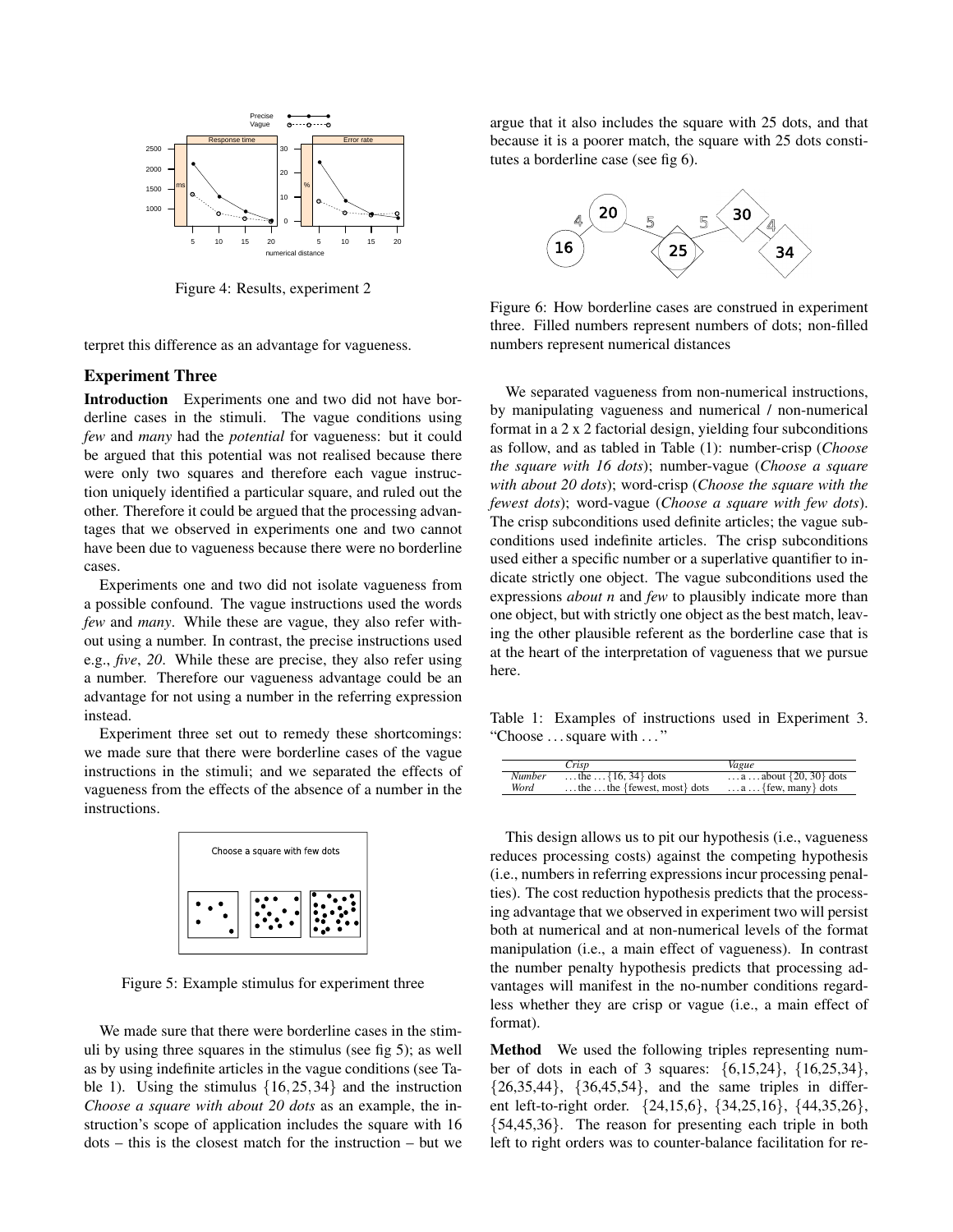sponding to a small number when it is presented on the left (Dehaene, Bossini, & Giraux, 1993).

Results Responses were preprocessed as follows. No response was treated as erroneous because errors were essentially undefined for the vague conditions. 2 trials were excluded because they had response time (RT) less than 250ms and must therefore have been planned before the stimulus appeared, and 1 trial was excluded because it had RT greater than 50,000 ms. This excluded less than 0.1% of data points.

Response times were submitted to 2-way within-subjects ANOVA with repeated measures on both vagueness and instruction format. We found a reliable main effect of instruction format (word vs number format) on response times: responses were 1862 ms faster in the word conditions compared with the number conditions (3773 ms vs 1911 ms;  $F_{(1,29)} = 13.4, p < .01$ ). We found no main effect of vagueness on response times, indicating that mean response time in the vague conditions did not differ reliably from mean response time in the crisp conditions. We found no reliable vagueness x format interaction for response times (See Fig 7). This indicates that there was no reliable additional benefit for vagueness either in the no-number conditions or in the number conditions.



Figure 7: Results for experiment three. Response time in left

panel, proportion of trials on which a borderline case was the response in right panel.

The choice of the borderline response (a binary value, chosen vs not-chosen) was analysed with a generalized linear mixed model using a binomial link function (Jaeger, 2008). This measure serves as an analogue of the erroneous response measure in the previous experiments. To choose the borderline response in the crisp conditions is erroneous: in the vague conditions it indicates that the participant did not choose the closest match for the instruction. The vagueness and format manipulations both exerted reliable influences in their own right for choosing the borderline response. Participants were reliably more likely to choose the borderline square for vague instructions - when the borderline response was not strictly an error - than for crisp instructions  $(21.9\%$ vs  $11.3\%$ *, Wald z* =  $12.5$ *, p* < .001). Participants were more likely to choose the borderline response for numerical than for word format  $(30.1\% \text{ vs } 3.0\%, Wald \ z = -14.8, p < .001).$ Numerical format instructions had a scope of application symmetric about the number and included the borderline case, whereas the scope of application of the word format instructions was skewed higher or lower than the declared quantity<sup>1</sup>. The nature of the unreliable vagueness x format interaction was that symmetric number-vague conditions (e.g., *about 20*) attracted the most borderline responses, with symmetric number-precise (e.g., *34*) conditions attracting increasingly more such responses as the size of the number grew; and both the asymmetric word conditions (e.g., *few, fewest*) attracting hardly any such responses.

Discussion Experiment three successfully teased apart vagueness from word vs number format. It also successfully ensured that the vague expressions were still vague when taken in context with the stimulus. It provided an appropriate arena for rejecting the null hypothesis that there is no difference between crisp and vague referring expressions, in terms on response speed and accuracy. It also provided an opportunity for any advantage for verbal format as opposed to numerical format to manifest itself. The findings from experiment three indicate that while it is still true that word-vague instructions are advantageous over number-precise instructions (as found previously in experiment two), when vagueness and format are manipulated factorially (as in experiment three), this advantage is revealed to be an advantage for the word format rather than for vagueness.

### General Discussion

Vagueness in a referring expression is a combination of the referring expression's potential for borderline cases; and the specific situation in which the referring expression is used. We found that expressions with the potential for vagueness attracted faster response times than expressions without; but only when the referent set did not allow the possibility of borderline cases. When the referent set did allow borderline cases, precise expressions that used no numbers performed just as well as vague expression that used no numbers; and precise expressions that did use numbers performed just as well as vague expressions that used numbers. Vagueness does exert advantageous effects, but it uses non-numerical format to do the heavy lifting.

Rayna & Brainerd (1989) proposed that reasoners encode representations at different levels of precision, and that reasoning operated at the lowest level that would allow one to accompish the task. The different levels can be described in terms of how many distinctions need to be made between objects in order to accomplish the task. A specific number re-

<sup>1</sup> *few* in the context of {16,25,34} has an asymmetric scope of application equal to or lower than 16, but no higher than 16; *about 20* has a scope of application symmetric about 20 that includes both 16 and 25